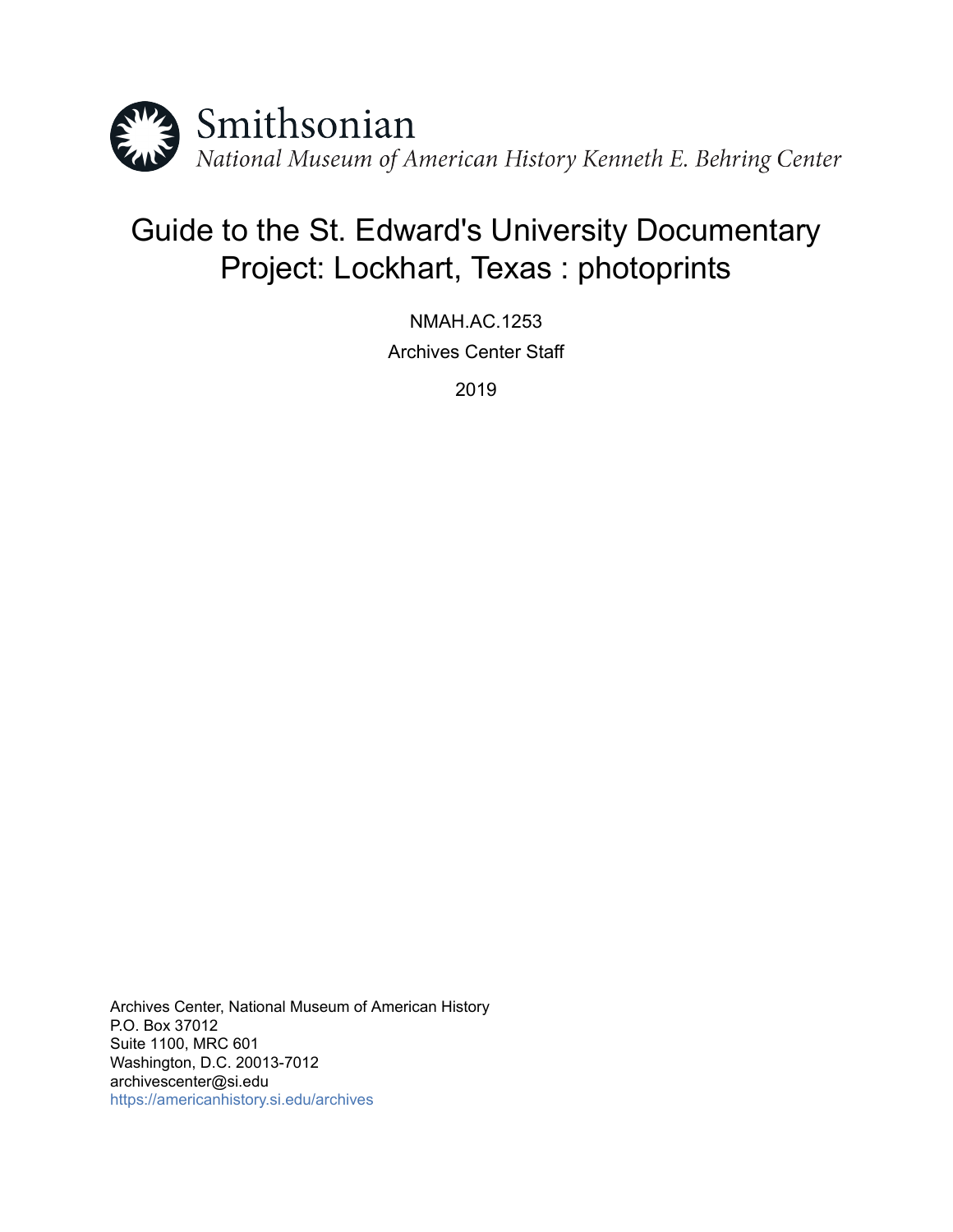# **Table of Contents**

<span id="page-1-0"></span>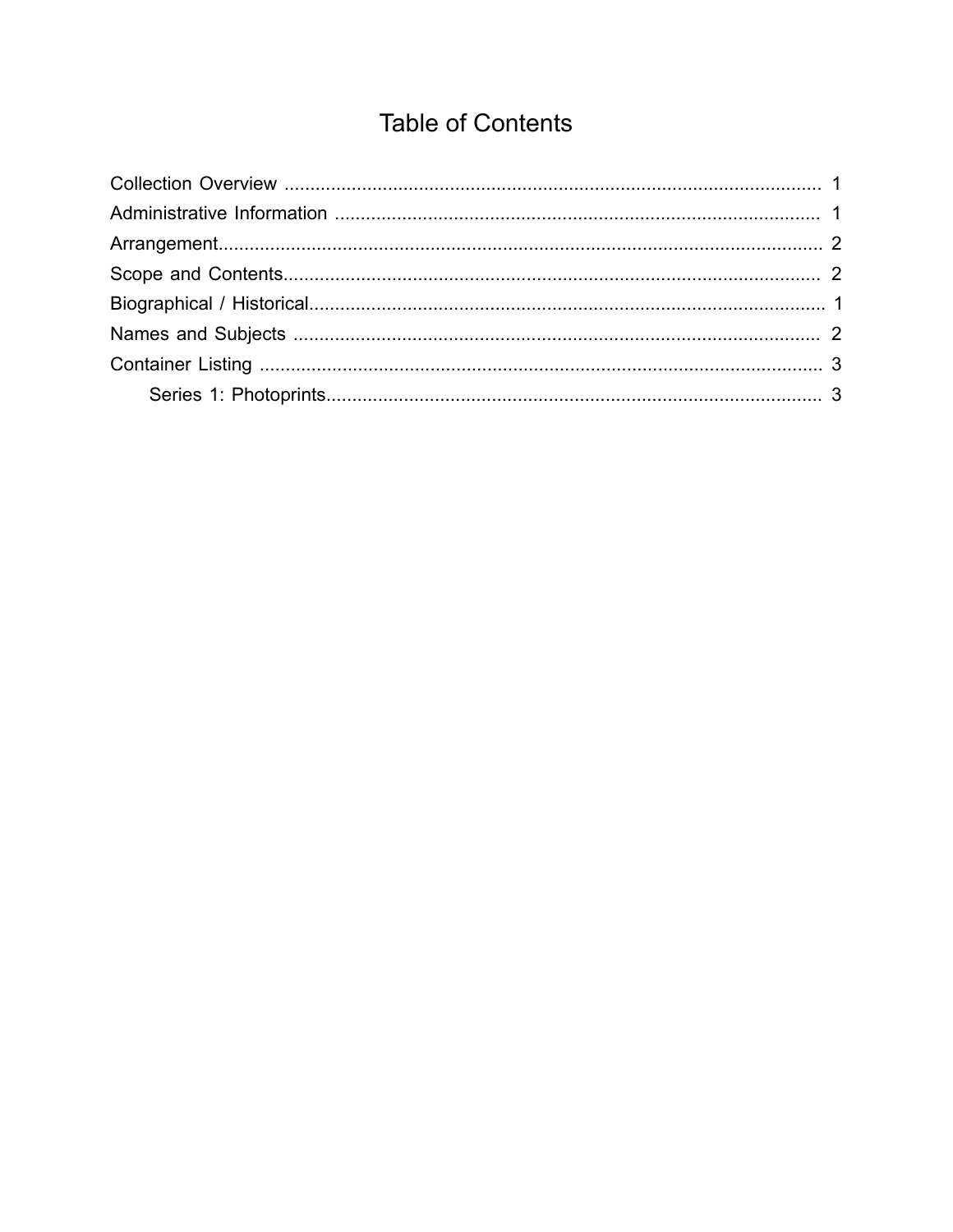## <span id="page-2-0"></span>**Collection Overview**

| <b>Repository:</b>         | Archives Center, National Museum of American History                                   |  |  |
|----------------------------|----------------------------------------------------------------------------------------|--|--|
| Title:                     | St. Edward's University Documentary Project: Lockhart, Texas:<br>photoprints           |  |  |
| Date:                      | 2011                                                                                   |  |  |
| Identifier:                | NMAH.AC.1253                                                                           |  |  |
| Creator:                   | Vitone, Joseph (Teacher)<br>St. Edward's University (Austin, Texas) (Sponsor)          |  |  |
| Extent:                    | 2 Cubic feet                                                                           |  |  |
| Language:                  | English.                                                                               |  |  |
| <b>Digital</b><br>Content: | Image(s): St. Edward's University Documentary Project: Lockhart,<br>Texas :photoprints |  |  |

# <span id="page-2-1"></span>**Administrative Information**

#### Immediate Source of Acquisiton

Gifts from the twelve individual photographer: Taylor Craig; Ashely Carreon; Annabel Dunstone; Margo Sivan; Aaron Reissig; Lee Thompson; Kelly Turner; Hill Taylor White; Janie Viehman; Ashley Carreon; John Doye; Emily Noyed; Margo Sivan; Kelly Turner; Janie Viehman; Erynn Patrick; Lee Thompson; and Joseph Vitone.

#### Processing Information

Collection processed by Archives Center staff, 2019.

#### Preferred Citation

St. Edward's University Documentary Project: Lockhart, Texas, 2011, Archives Center, National Museum of American History.

#### Restrictions on Access

Collection is open for research access on site by appointment. Unprotected photographs must be handled with gloves.

#### Terms Governing Use and Reproduction

Each of the 12 photographers retains copyright and must be contacted individually for reproduction permission.

## <span id="page-2-2"></span>**Biographical / Historical**

The students were assigned by Vitone to photograph the town of Lockhart, near Austin, as a group project.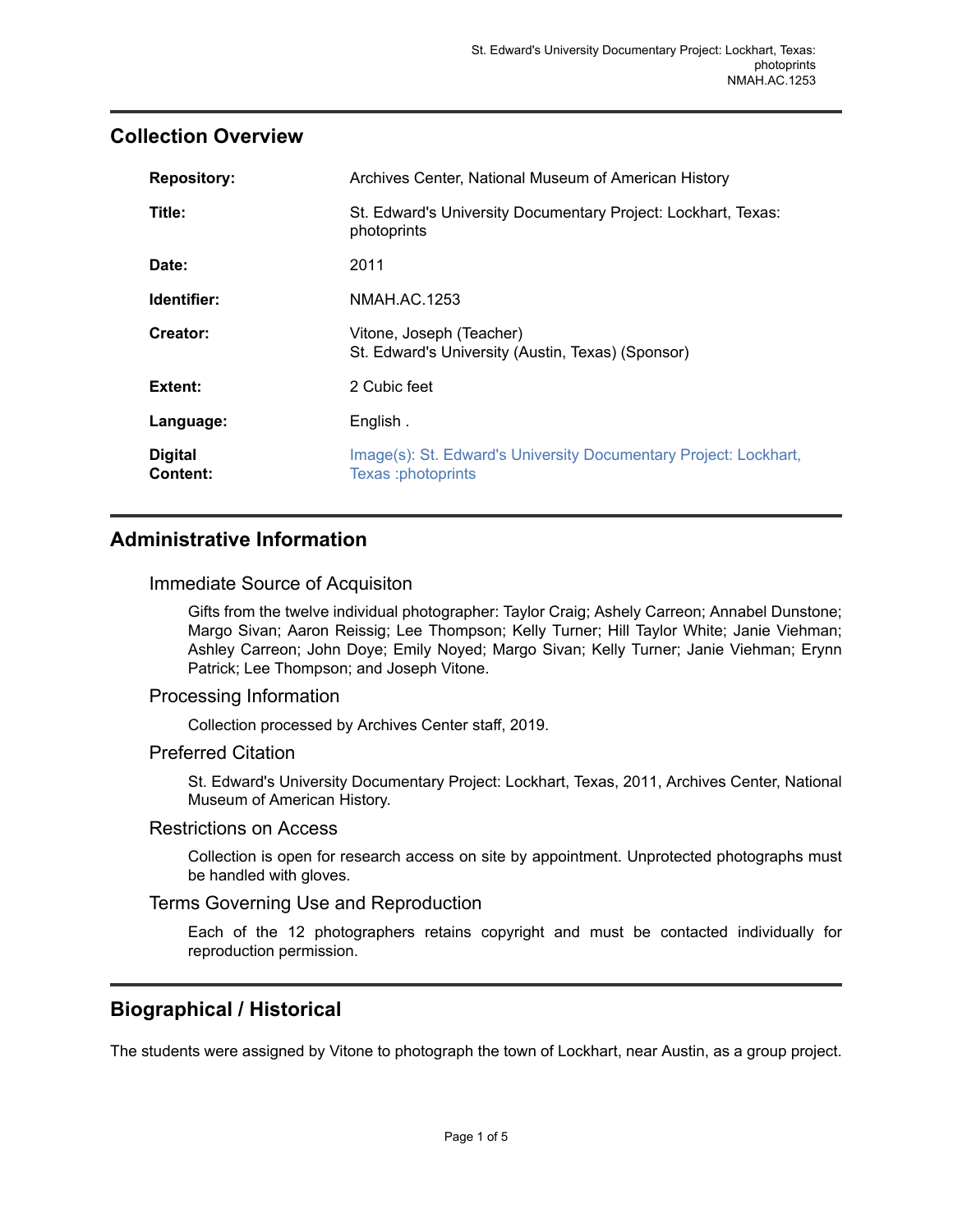# <span id="page-3-1"></span>**Scope and Contents**

Photographs by twelve students of Joseph Vitone, Professor of Photocommunications, St. Edward's University, Austin, Texas, documenting various aspects of the town of Lockhart, its people and environment. All prints are digital, from digital camera image files.

### <span id="page-3-0"></span>**Arrangement**

The collection is arranged into one series.

### <span id="page-3-2"></span>Names and Subject Terms

This collection is indexed in the online catalog of the Smithsonian Institution under the following terms:

Types of Materials:

Photographs -- Black-and-white photoprints -- Digital -- 2010-2020 Photographs -- Color photoprints -- Digital -- 2010-2020

Places:

Lockhart (Tex.) Texas -- 21st century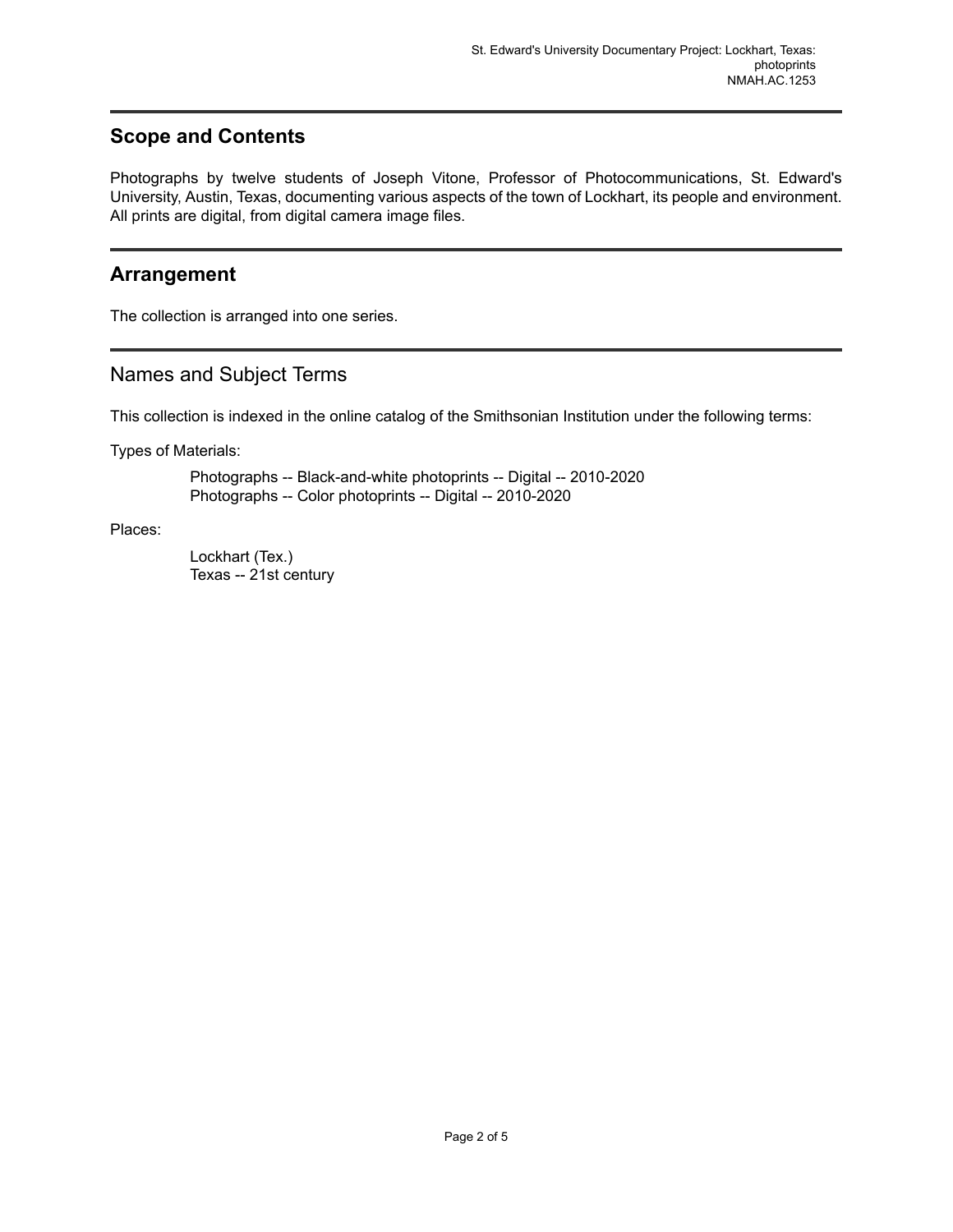# <span id="page-4-0"></span>**Container Listing**

# <span id="page-4-1"></span>Series 1: Photoprints

| Box 1, Folder 1 | Taylor Craig, 2011<br>Notes:                        | 8 signed color prints; 12 black-and-white prints                                                                                                                                                                                                                                                                                                                                                                                                                                                                                                                                                                                                                                                                                                                                                          |
|-----------------|-----------------------------------------------------|-----------------------------------------------------------------------------------------------------------------------------------------------------------------------------------------------------------------------------------------------------------------------------------------------------------------------------------------------------------------------------------------------------------------------------------------------------------------------------------------------------------------------------------------------------------------------------------------------------------------------------------------------------------------------------------------------------------------------------------------------------------------------------------------------------------|
| Box 1, Folder 2 | Ashely Carreon, 2011<br>Notes:                      | 3 signed color prints; 3 black-and-white prints                                                                                                                                                                                                                                                                                                                                                                                                                                                                                                                                                                                                                                                                                                                                                           |
| Box 1, Folder 3 | Annabel Dunstone, 2011<br>Notes:                    | 21 signed black-and-white prints                                                                                                                                                                                                                                                                                                                                                                                                                                                                                                                                                                                                                                                                                                                                                                          |
| Box 1           | Donor:<br>Sponsor:<br>Language:<br>Notes:<br>Topic: | Lockhart Car Crash, 02-08-2011 [black-and-white digital photoprint], 2011<br>1 Item (Ink on paper, unmounted.; 11" x 17" sheet.)<br>Photographer: Dunstone, Annabel<br>Dunstone, Annabel<br>St. Edward's University (Austin, Texas)<br>English.<br>AC1253-0000002.tif (AC Scan No.)<br>Policeman and emergency personnel inspect overturned<br>car. The photographer writes: "This crash occurred<br>because the driver fell asleep at the wheel at about 2:30<br>in the afternoon on February 8, 2011. The driver survived<br>and was taken to the hospital." Printed with Epson K-3 ink<br>on Moab Somerset Museum Rag 300.<br>Displayed in Archives Center exhibition, "Gift of the Artist:<br>Photographers as Donors," November 11, 2011-Feb. 29,<br>2012. David Haberstich, curator.<br>Rescue work |
|                 | Place:<br>Genre/Form:                               | Police<br>Accidents<br>Collisions, automobile<br>Automobiles -- 21st century<br>Texas -- 21st century<br>Lockhart (Tex.)<br>Photographs -- 2010-2020 -- Black-and-white photoprints<br>-- Digital                                                                                                                                                                                                                                                                                                                                                                                                                                                                                                                                                                                                         |
| Box 1, Folder 4 | Margo Sivan, 2011<br>Notes:                         | 8 signed color prints                                                                                                                                                                                                                                                                                                                                                                                                                                                                                                                                                                                                                                                                                                                                                                                     |
| Box 1, Folder 5 | Aaron Reissig, 2011<br>Notes:                       | 22 unsigned color prints                                                                                                                                                                                                                                                                                                                                                                                                                                                                                                                                                                                                                                                                                                                                                                                  |
| Box 1           |                                                     | Big Dog Neon Bar, Lockhart, Texas [digital photoprint], 2011<br>1 Item (Ink on paper, unmounted.; 13" x 19" sheet.)<br>Photographer: Reissig, Aaron                                                                                                                                                                                                                                                                                                                                                                                                                                                                                                                                                                                                                                                       |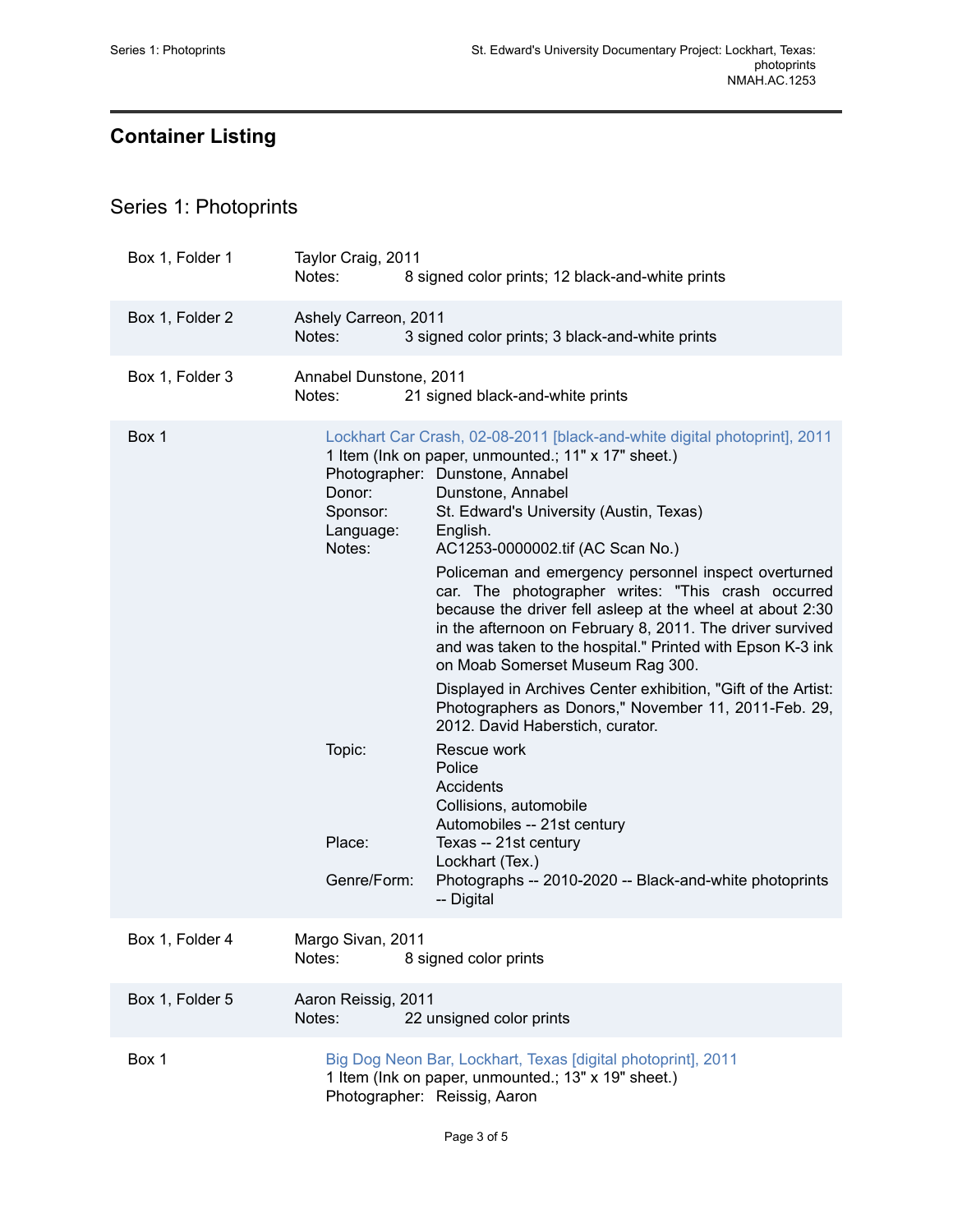|                 | Donor:<br>Sponsor:<br>Language:<br>Notes: | Reissig, Aaron<br>St. Edward's University (Austin, Texas)<br>English.<br>AC1253-0000001m.tif (AC Scan No.)                                                                                                                                                                                                                                                                                |
|-----------------|-------------------------------------------|-------------------------------------------------------------------------------------------------------------------------------------------------------------------------------------------------------------------------------------------------------------------------------------------------------------------------------------------------------------------------------------------|
|                 |                                           | Big Dog Neon, a neon sign manufacturing business, is<br>owned and operated by Kirk Tunningley, Lockhart, Texas.<br>This photograph depicts his personal bar, located in his<br>shop, where his friends often hang out after work. An<br>arrow-shaped sign on the wall says "signs." This digital<br>print was made with Epson K-3 ink on Ilford Gold Fibre Silk<br>alpha-cellulose paper. |
|                 |                                           | Gift of Aaron Reissig, the photographer, 2011.                                                                                                                                                                                                                                                                                                                                            |
|                 |                                           | Displayed in Archives Center exhibition, "Gift of the Artist:<br>Photographers as Donors," November 11, 2011-Feb. 29,<br>2012. David Haberstich, curator.                                                                                                                                                                                                                                 |
|                 |                                           | Photographs by Aaron Reissig, St. Edward's University<br>Documentary Project                                                                                                                                                                                                                                                                                                              |
|                 | Topic:                                    | <b>Bars</b><br>Neon lamps<br>Signs and signboards<br>Neon signs<br>Bars (Drinking establishments)                                                                                                                                                                                                                                                                                         |
|                 | Place:                                    | Texas -- 21st century                                                                                                                                                                                                                                                                                                                                                                     |
|                 | Genre/Form:                               | Lockhart (Tex.)<br>Photographs -- 2010-2020 -- Color photoprints -- Digital                                                                                                                                                                                                                                                                                                               |
| Box 1, Folder 6 | Lee Thompson, 2011<br>Notes:              | 3 unsigned black-and-white prints                                                                                                                                                                                                                                                                                                                                                         |
| Box 1, Folder 7 | Kelly Turner, 2011<br>Notes:              | 4 signed color prints                                                                                                                                                                                                                                                                                                                                                                     |
| Box 1, Folder 8 | Hill Taylor White, 2011<br>Notes:         | 22 unsigned black-and-white prints                                                                                                                                                                                                                                                                                                                                                        |
| Box 1, Folder 9 | Janie Viehman, 2011<br>Notes:             | 8 signed black-and-white prints                                                                                                                                                                                                                                                                                                                                                           |
| Box 2, Folder 1 | Ashley Carreon, 2011<br>Notes:            | 14 8 x 10 prints 4 black-and-white prints; 16 color                                                                                                                                                                                                                                                                                                                                       |
| Box 2, Folder 2 | John Doye, 2011<br>Notes:                 | 18 8 x 10 black-and-white prints                                                                                                                                                                                                                                                                                                                                                          |
| Box 2, Folder 3 | Emily Noyed, 2011<br>Notes:               | 21 8 x 10 black-and-white prints                                                                                                                                                                                                                                                                                                                                                          |
| Box 2, Folder 4 | Margo Sivan, 2011<br>Notes:               | 11 8 x 10 prints; 9 color; 2 black-and-white prints                                                                                                                                                                                                                                                                                                                                       |
| Box 2, Folder 5 | Kelly Turner, 2011                        |                                                                                                                                                                                                                                                                                                                                                                                           |